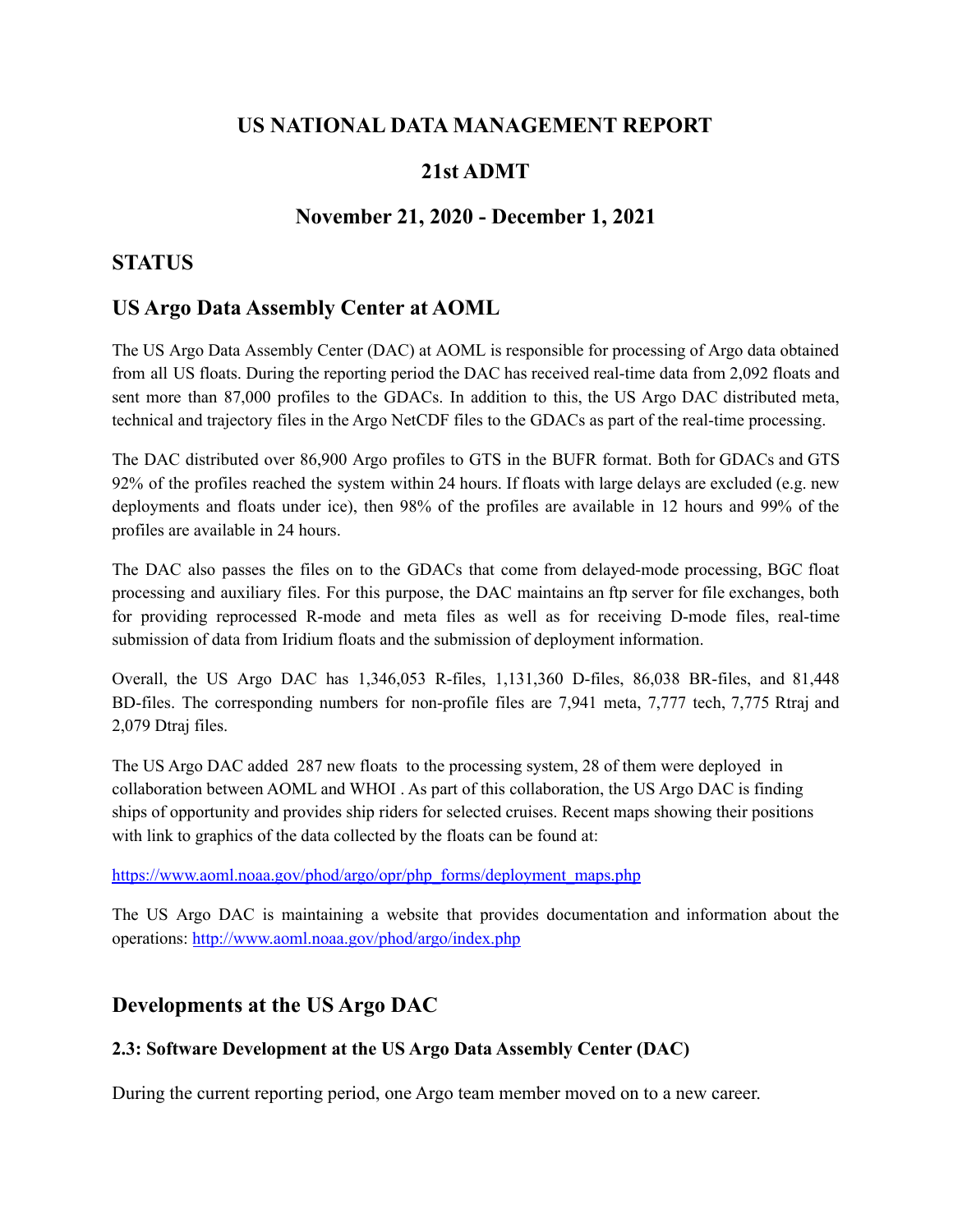As in the past, changes in float technology or core Argo floats, sensor configuration on BGC floats as well as decisions by the IADMT, of which AOML is a major contributing partner, will be the main reasons for changes to existing software and the development of new software. The trajectory NetCDF file format version 3.2 has been defined in user manual 3.41 (July 2021). The format checker will be updated to check such files (target date June 2022). We already started developments needed for adding BGC data to the traj 3.2 files. We started this after setting up the data processing system for APEX Iridium BGC floats deployed in September 2021 by AOML (to receive their data the DAC set up a Rudics server; a secondary Rudics server is hosted by UW). This required expanding the decoding and quality control capabilities to include the processing of BGC beyond oxygen. The processing system for these floats handles nitrate, pH, chlorophyll-a fluorescence, and suspended particles. The data are processed following the cookbooks and the quality control manuals for oxygen as well as these new parameters and the resulting data files are distributed via the GDACs. Beyond revising the decoder, this required (1) updating the software that checks and expands the information in the meta files containing all information needed to process the data and write the meta files in compliance with Argo NetCDF standards; (2) updating the quality control software package; and (3) updating the software generating the profile NetCDF files. At this time, we are working on the expansion of the BGC processing system to handle radiometer data. AOML continues to collaborate closely with the US Argo partners on the expansion of our BGC capabilities and provide feedback related to the new SOLO BGC float data processing. Thanks to the recent hiring of two new team members that will get our team back to the size we need in the near future we will be able to make faster progress on pending work (e.g. MEDD test, adding error ellipse information to the trajectory NetCDF files).

We implemented improvements to the software checking the content of the ASCII meta files that are needed for the processing of float data, and we set up a system to expand their content by adding sensor pre-deployment calibration information from various files provided by US Argo groups. We also interacted with US Argo partners expanding to BGC to help them create such ASCII meta files for their floats (APEX, NAVIS, SOLO Iridium floats). The expansion to processing radiometer data is underway.

The US DAC moved the mirror processing system from a Unix server at a fixed location to a virtual linux server in the cloud. This mirror system can handle real-time processing and distribution as well as pushing delayed-mode data to the GDACs. It is running all the time, and can take over distribution if necessary (i.e., if the main processing system is down for more than a few hours).

Adaptations throughout the processing system were made to accommodate data from floats with the new RBR CTD. This sensor has an additional temperature measurement taken inside the conductivity cell, and it requires special treatment during the quality control. Changes to accommodate these data were needed in the profile, meta and trajectory data processing modules.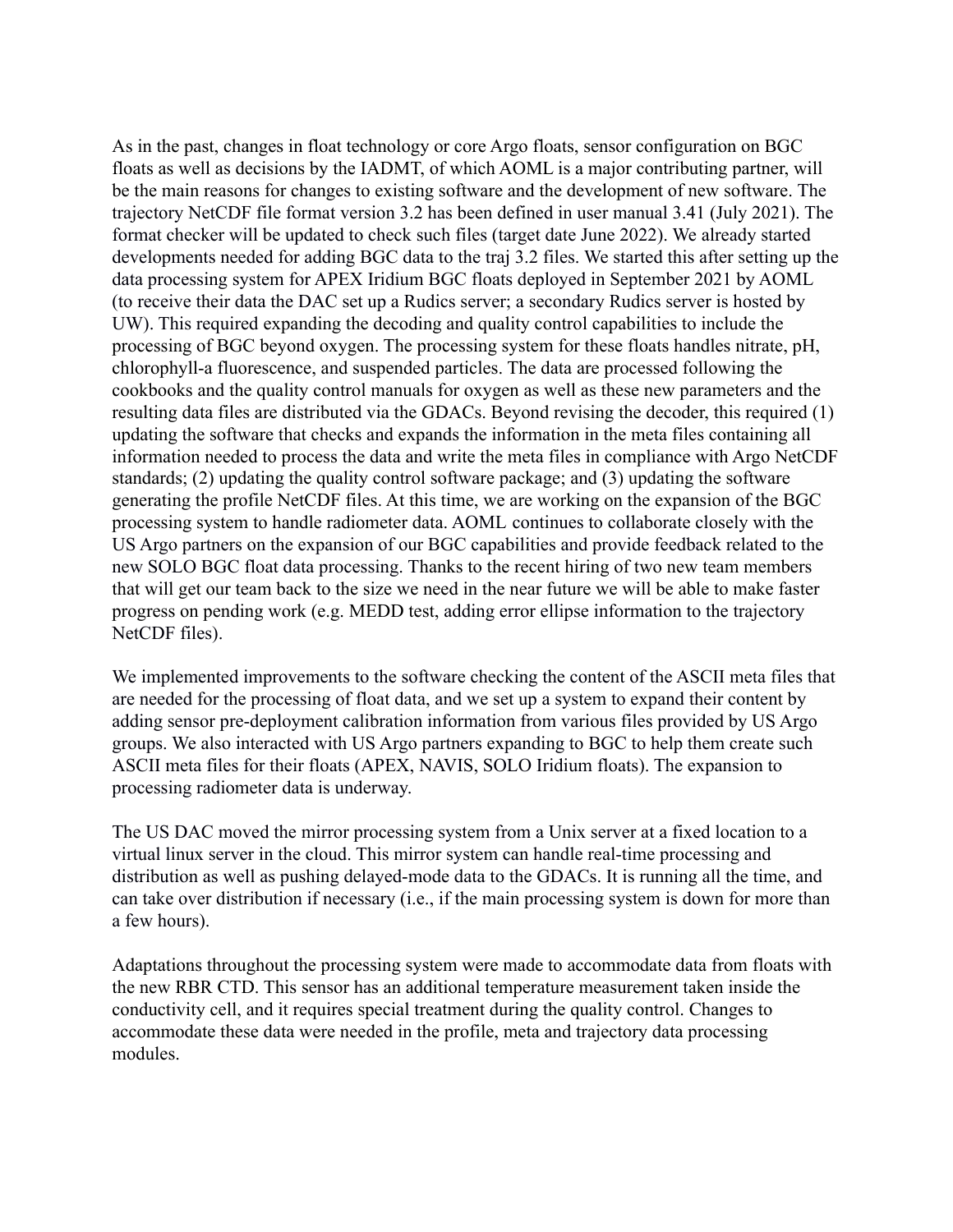For float profiles that are received without a position, additional steps were implemented to allow adding an interpolated position if a profile with a position comes in at a later time.

All software was revised to accommodate cycle numbers exceeding 999, which became necessary due to improvements of float life times. The global range tests for pressure, temperature and salinity were updated after revisions were approved during ADMT-20. Similarly, adaptations were implemented to expand capabilities for storing more extensive information on the batteries in the floats in the meta NetCDF files.

We gave recommendations to facilitate using the relatively new quality control reports based on an min/max test.

# **DELAYED MODE QC:**

The US Argo DAC receives the Delay mode Argo profiles from US delayed-mode operators and verifies their contents to ensure soundness of the files if requested.

Each US Argo institution has provided information on their delayed-mode processing which was added to this report.

# **NOAA/PMEL**

As of 28 November 2021, PMEL had 206,593 D-files at the GDAC that were more than one year old, comprising 86% of the total of 241,040 PMEL profiles that were older than one year at that time. Last year, on 18 November 2020, PMEL had 194,681 D-files at the GDAC that were more than one year old, comprising 88% of the total of 220,238 PMEL profiles that were older than one year at that time. So, John Lyman's and Kristene McTaggart's DMQC efforts resulted in a net increase of 11,912 DMQC profiles for profiles older than one year, about 57% the 20,802 profiles that became older than one year during that time. This reduction in the DMQC rate was largely owing to the continued challenges of COVID-19, teleworking, and a hard drive failure in early August which left us without a computer for months.

Lyman and McTaggart are continuing their DMQC work. Lyman is also continuing work on streamlining our DMQC GUIs and processing. Lyman has updated mapping in OWC for use with deep Argo floats. This was done by limiting the reference data set to CTD greater than 3000 m that are in the same basin as a given deep Argo profile. The process is made possible by using deep basin definitions provided by Sarah Purkey.

The PMEL float DMQC procedure currently consists of the following steps: We perform an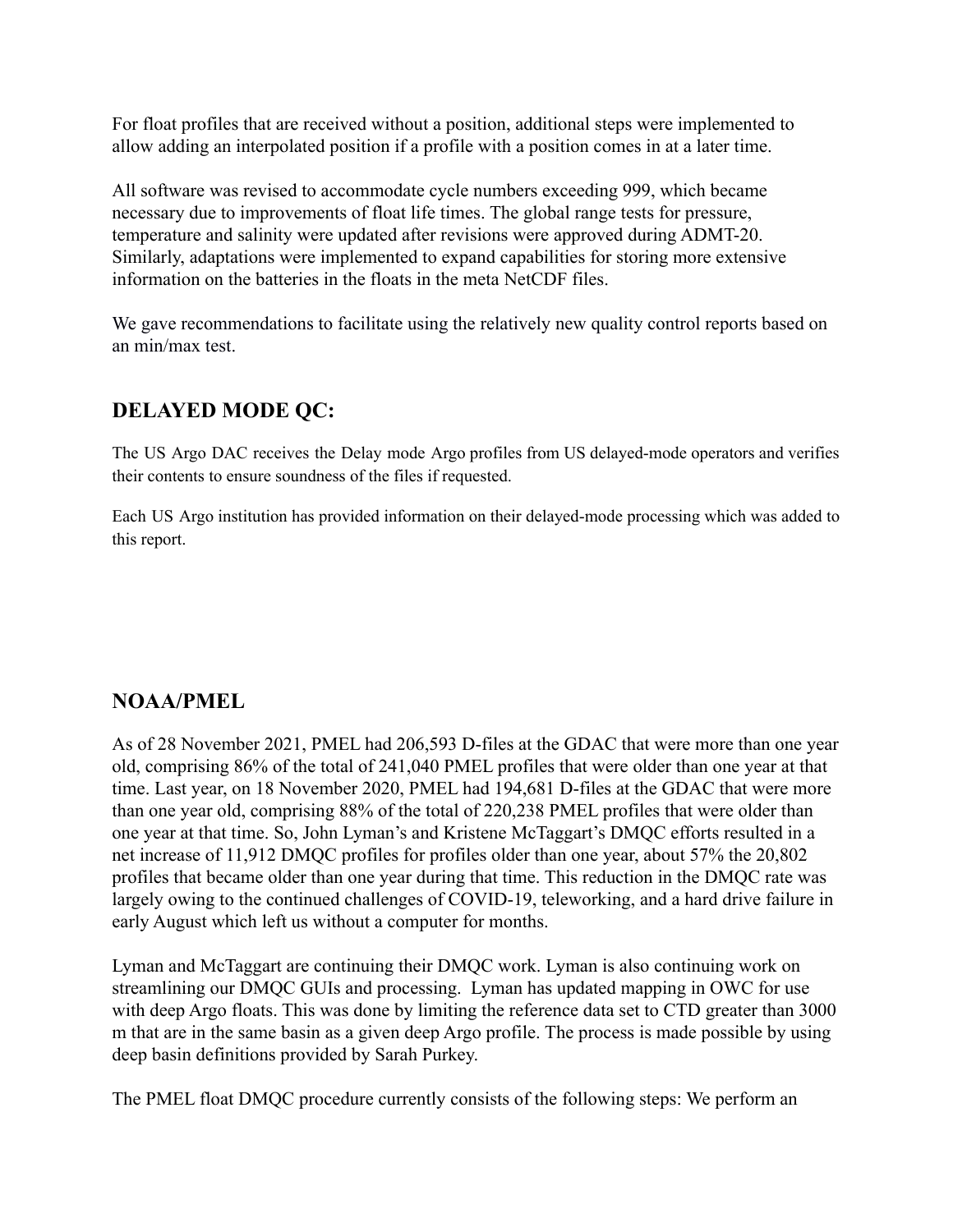automated correction, with visual check, of reported pressure drifts and correction for the effect of these pressure drifts on salinity, as well as an automated correction of conductivity cell thermal lag errors following Johnson et al. (2007). We do visual inspection and modification of quality control flags for adjusted pressure, temperature, and salinity using the SIO GUI and the Lyman GUI. We overwrite the raw Param\_QC flags during this step as required. We use OWC Version1.1, currently with CTD (CTD\_2021v1) and Argo (2020v03) reference databases, and adjust run parameters to get appropriate recommended salinity adjustments. Errors in OWC are computed directly from the least squares fit. We accept or reject the OWC recommendations on the basis of comparison with nearly historical profiles using a new PMEL GUI recently written for this step.

# **Scripps Institution of Oceanography**

Scripps Institution of Oceanography (SIO) has evaluated, as part of delayed-mode quality control (DMQC), a total of 295,628 Argo stations (profiles). This is an increase of 20,409 stations (559 nominal float years) since the previous Argo Data Management Team (ADMT) Report (November 23, 2020). This count represents 96.7% of the SIO DMQC-eligible stations (older than 12 months). The above numbers include SIO Core and Deep Argo floats, all Argo New Zealand floats, presently active NAVOCEANO floats deployed from the Peruvian vessel Zimic and 1 float donated to Argo Mexico.

SIO expects to maintain a high DMQC completion percentage during the coming year and will hope to return to a 7-9 month revisit schedule. The past year has been a challenge. Remote DMOC is a slower process due to bandwidth issues. Even with the ability to DMOC through remote access, personnel availability has been squeezed. The DMQC of SIO's deep floats have been delayed while the CpCorr and the pressure sensor studies are ongoing. DMQC of all SIO Deep SOLO floats should commence early 2022. The consensus standard DMQC procedures for SOLO/SOLOII/Deep profile data were continued in 2021.

The timeliness of SIO real time data arrival at the GDAC has been excellent. A recent analysis of SIO data collected between 1 Oct 2020 and 30 Sep 2021 showed 97.6% of profile data reaching the GDAC within 24 hours and 89.9% reaching the GDAC within 6 hours. This calculation used the float surfacing time, so the span includes the time of transmission, SIO SBD/directIP processing, and AOML DAC netCDF creation.

SIO has actively participated in moving forward the priorities of the Argo Program during the year. A non-exhaustive list follows. Megan Scanderbeg's continued work to improve data access descriptions for users and to communicate more often with operational users. SIO continues to update the Argo Climatological Dataset for OW salinity calibration. John Gilson has worked with Annie Wong to provide an Argo-wide audit on the profile netCDF salinity adjustments. Nathalie Zilbermann and Dean Roemmich have worked with Seabird to improve the calibration of the SBE61 CTD (0-6000dbar capability). Sarah Purkey and Jeff Sherman (IDG lab) have led the development of the SIO BGC SOLO.

The SIO IDG built and designed SOLOII/Deep SOLO float firmware has been unchanged over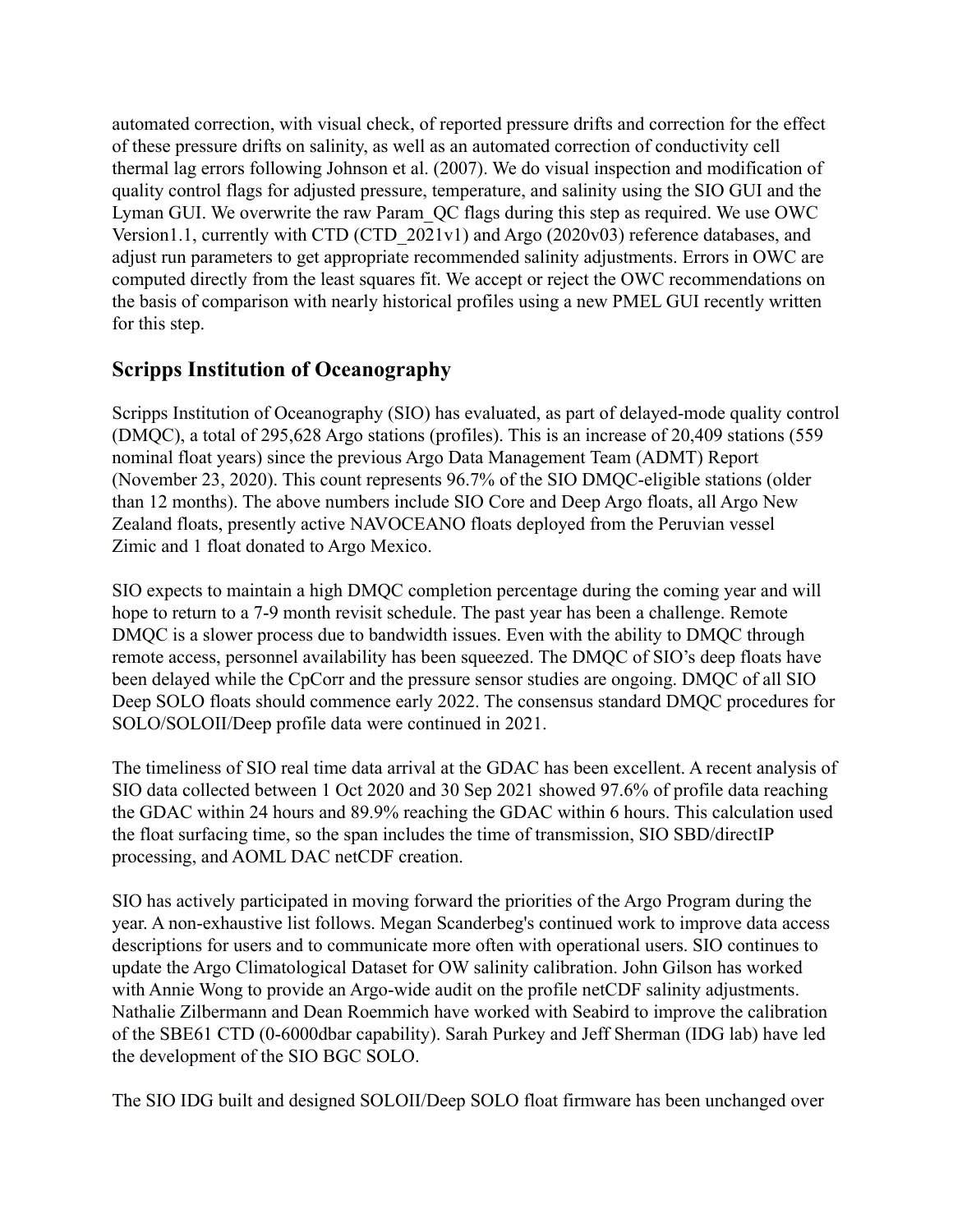the course of the year, except for minor internal bug fixes.

### **University of Washington**

Delayed mode processing at UW has produced 28,817 D-files and 26,244 BD-files for the year 2021. These total file numbers include newly processed files as well as those re-processed due to changes in calibration or identification of anomalies that were subsequently corrected. In terms of active floats (those that have transmitted new data within the last two years), the UW fleet is >90 % up to date with respect to core  $(P, T, S)$  Argo profiles. With respect to both active and legacy floats equipped with DOXY, UW floats that are not handled by MBARI are >95 % up to date. Work has begun to prepare for the production of V3.2 Dtraj files, which will include surface air O2 for SOCCOM and GO-BGC floats. For other pilot data, UW has been active with other Argo groups in developing data management procedures for Deep Argo and RBR CTD. One activity of note at UW in 2021 was a global Argo delayed-mode salinity audit, which was done in collaboration with SIO, and which resulted in a best practices chapter for the QC Manual.

### **MBARI (Monterey Bay Aquarium Research Institute)**

Biogeochemical data from 153 operational five-sensor BGC-Argo floats are currently being processed and subjected to real-time and delayed mode quality control by MBARI. This includes 102 active SOCCOM floats in the Southern Ocean, 31 active "SOCCOM-equivalent" partner floats in various locations, and 20 active floats deployed as part of the recently funded Global Ocean Biogeochemistry (GO-BGC) array. All float data is managed by Tanya Maurer, Josh Plant and new MBARI team-member, Emily Clark.

Despite impacts from COVID19, float deployments continued throughout 2021, although numbers were reduced compared to previous years. Only 1 SOCCOM cruise went out, resulting in the successful deployment of 10 5-sensor floats at the start of 2021 (all are operating). The GO-BGC multi-institutional float program was successfully launched, starting with the initial cruise along the A20/A22 GOSHIP lines in March-April, 2021. One of 12 APEX floats was declared dead upon deployment; all other floats continue to operate, despite a few isolated sensor issues which have been appropriately handled in the data system (through RT and DM QC measures). GO-BGC deployments are ongoing. In addition to SOCCOM and GO-BGC, MBARI continues to assist with data processing and management for floats within programs outside of these programs, including 2 WHOI 5-sensor Navis deployed in May, 2021 in the northeast Atlantic, as well as 1 Navis and 1 APEX NOAA/PMEL float deployed in the North Pacific in October, 2021.